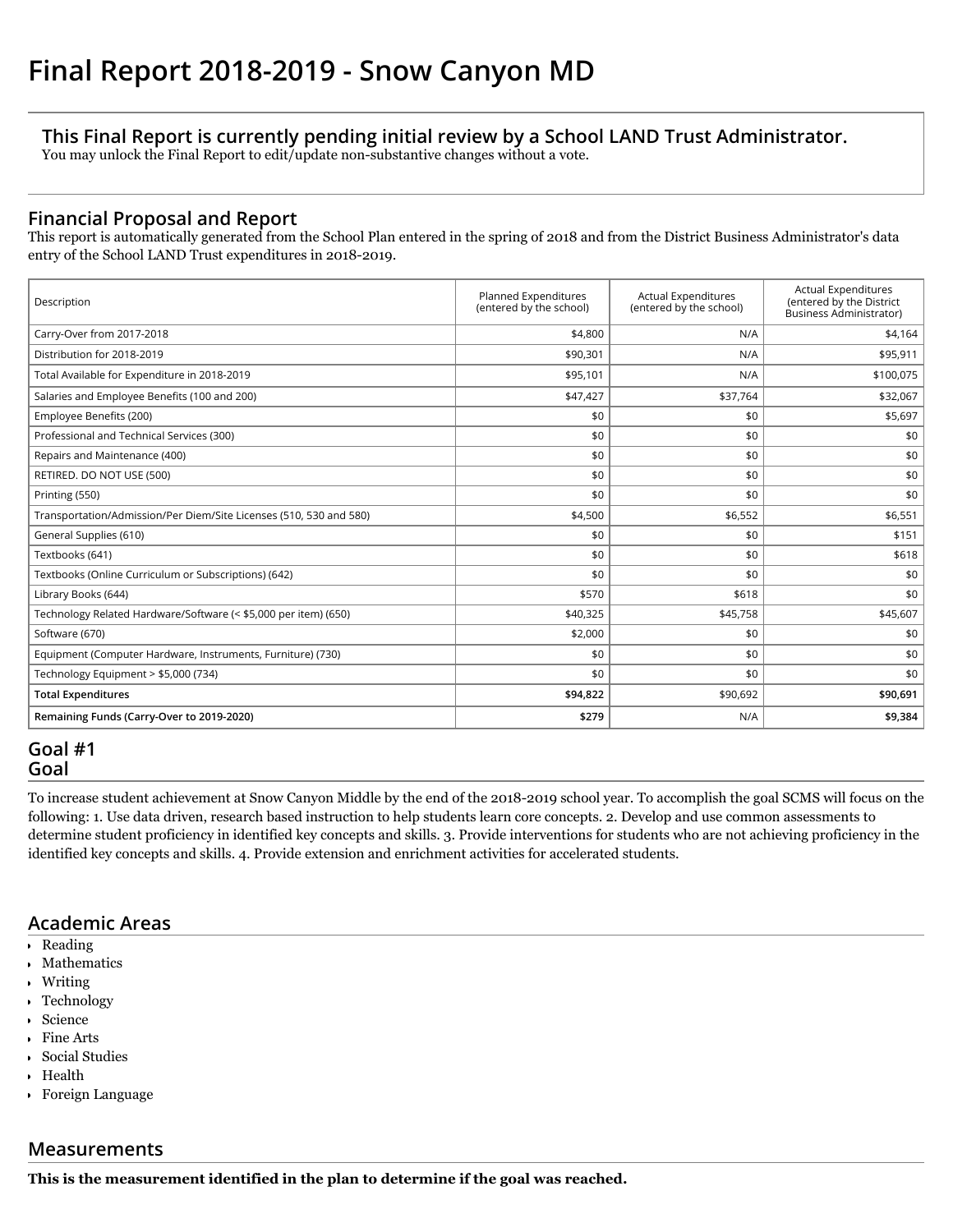Student growth will be measured through Common Formative Assessments developed through the school as part of our PLC work. The results of these assessments are reported through the Comprehensive School Improvement Plan (CSIP).

Additionally, student growth data (SGP) from SAGE assessments will be collected and analyzed to measure student progress in mathematics, science and language arts.

Other State and District assessments may also be used such as MOS Certifications, state CTE testing results, district benchmark scores for social studies and APPLL proficiency marks for Foreign Language.

#### **Please show the before and after measurements and how academic performance was improved.**

PLC - Common Formative Assessment Data: CFAs administered: 93 Initial Student Proficiency: 90% Student Proficiency after intervention: 96% Total Student Growth on all CFAs: 6%.

AAPPL Scores: 9th Grade Students Writing: 100% of students met the benchmark requirements Listening: 89% of students met the benchmark requirements Reading: 96% of students met the benchmark requirements

AAPPL Scores: 8th Grade Students Writing: 100% of students met the benchmark requirements Listening: 86% of students met the benchmark requirements Reading: 95% of students met the benchmark requirements

Spanish 1 Benchmark Scores: Students Graded: Aug. 2018: 91 May 2019: 95 Class Average: Aug. 2018: 18% May 2019: 86%

AP Spanish Scores: Number of Students Taking the Exam: 24 Mean Score: 3.88 Percentage of Students Scoring 3 or higher: 96% Students receiving a score of 5: 5/24 or 21% Students receiving a score of 4: 12/24 or 50% Students receiving a score of 3: 6/24 or 25% Students receiving a score of 2: 1/24 or 4%

| CIE TESUITE Data.              |                      |                         |              |
|--------------------------------|----------------------|-------------------------|--------------|
| Course                         | # of students Tested | #of students Proficient | % Proficient |
| Manufacturing                  | 99                   | 64                      | 65           |
| Food and Nutrition             | 183                  | 107                     | 58           |
| Apparel Design                 | 38                   | 33                      | 87           |
| <b>Fashion Design</b>          | 62                   | 37                      | 60           |
| Business Office Specialist 188 |                      | 46                      | $74*$        |

\*Students enrolled in the Business Office Specialist Course focus on the Microsoft Officer Specialist Certification. SCMS students achieved the following in the MOS certification in 2018-2019 Total Certifications attempted: 903 Total Certifications achieved: 765 Certifications Percentage: 85%

8th Grade RISE DATA Language Arts: 50% Proficiency Science: 61% Proficiency Math: 56% Proficiency

CTE Testing Data:

RISE SGP Data was not available to be included in this report.

9th Grade ACT Aspire Results were not available to include in this report.

## **Action Plan Steps**

**This is the Action Plan Steps identified in the plan to reach the goal.**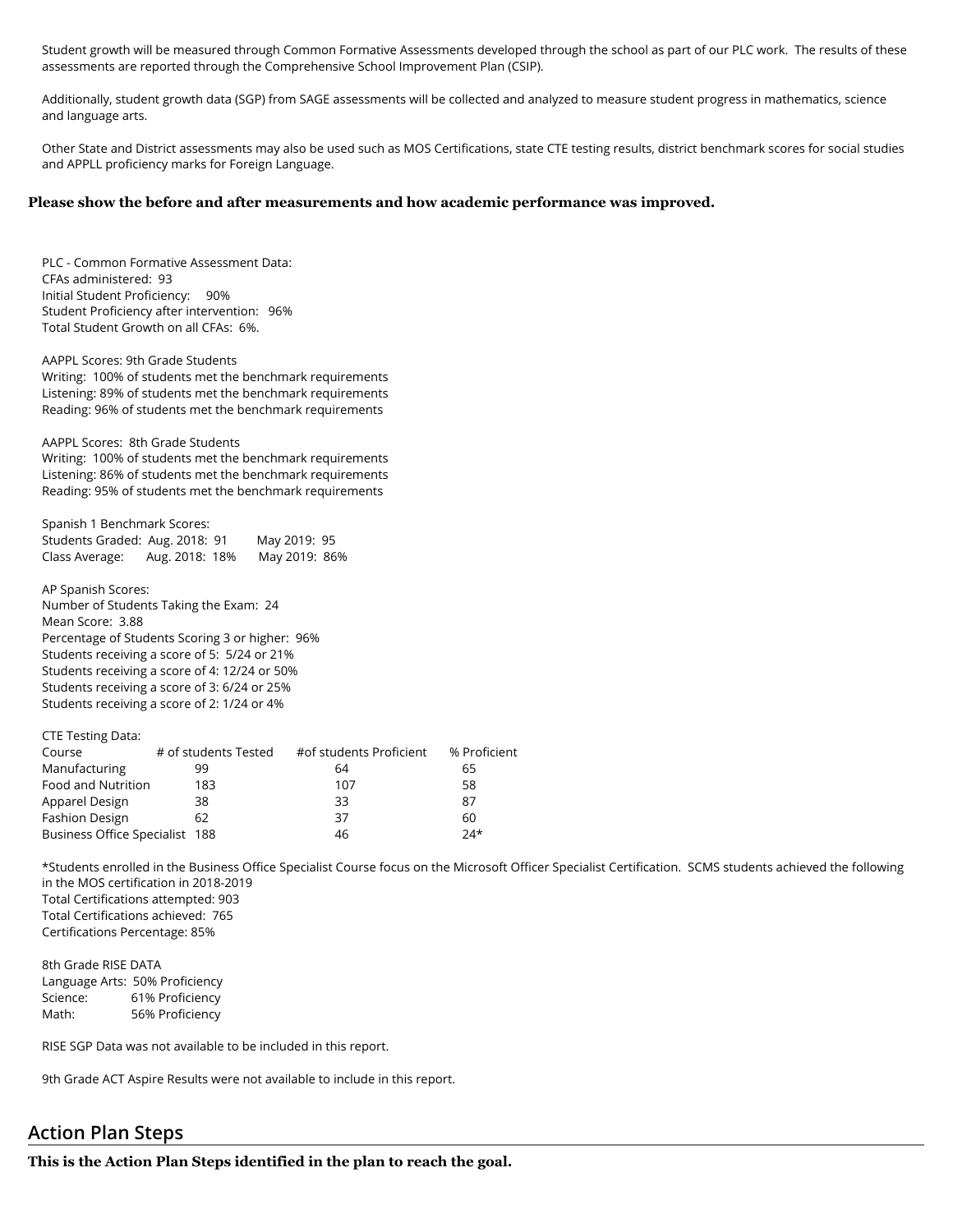Step 1. Equip the school with the following instructional resources and supplies and technology.

\$570 for Scholastic Scope and Scholastic Math magazine subscriptions.

\$40,325 for Chromebooks, with licenses, digital projectors with mounting brackets, printers, graphing calculators and computers and other additional equipment and furniture.

Step 2. Provide collaboration time to PLC teams to develop and refine guaranteed viable curriculum, plan effective instruction, develop common formative assessments and analyze assessment data. Core (math, science, language arts) teams will be allotted one day each quarter for additional collaboration time. All other teams will be allotted one day during the year for additional collaboration time. This step will support all of the academic focuses listed in our goal.

\$5160 to provide substitutes or stipends for team collaboration time \$4500 for professional development conferences or training with associated travel expenses

Step 3. Develop, implement and monitor tiered intervention systems to help students who are not progressing academically and provide additional class periods of honors classes for students who are prepared for a more rigorous curriculum.

\$8323 to supplement salary for para-professionals to administer and monitor different aspects of the advisory/intervention program. \$7,000 to supplement paraprofessional salary for the GRASP intervention program. \$24,000 to provide 3 additional class sections (Honors classes will receive priority, but other sections may be considered if a greater need is demonstrated).

### **Please explain how the action plan was implemented to reach this goal.**

Step #1 Equip the school with the following instructional resources and supplies and technology. To fulfill this goal the following Technology resources were purchased for student/teacher use in the school: 213 Chromebooks with licenses 1 Chromebook Cart with 40 slots 10 TI 84 Plus EZ-spot Calculators 25 Subscriptions to Scholastic Math Magazine 40 Subscriptions to Scholastic Scope Magazine

Step #2. Provide collaboration time to PLC teams to develop and refine guaranteed viable curriculum, plan effective instruction, develop common formative assessments and analyze assessment data.

Teachers from several departments took advantage of collaboration day opportunities during the year. A total of 37 days were provided either with substitutes during the school year or through stipends for work days during the summer. Teachers used these days to develop curriculum, plan instruction and assessment, work on intervention tools and collaborate with departments from other schools. The breakdown of the days is as follows:

Mathematics: 16 Days Science: 10 Days CTE: 3 Days Special Ed: 8 Days

In addition to the collaboration days provided, teachers and administrators were supported with travel, lodging and registration costs to several conferences and professional development activities during the year. In some cases the cost for the conference registration was funded through other methods and only portions of the expenses such as as travel or accommodations were paid for with Trust-Lands funds. The conferences and professional development activities attended were as follows.

UASSP Assistant Principals Conference UTE Conference for Language Arts Teachers National Science Teachers Conference Safe Schools Conference NCTM National Conference for Math Teachers State Family and Consumer Science Conference Utah CCBD Special Educators Conference

Step #3. Develop, implement and monitor tiered intervention systems to help students who are not progressing academically and provide additional class periods of honors classes for students who are prepared for a more rigorous curriculum.

Through State-Trustlands funding, paraprofessionals spent approximately 32 hours a week providing student support services during intervention and class time. The paraprofessional provided one on one or small group support with students or monitored students who did not need additional help so that classroom teachers could work with students in small groups or one on one for targeted, specific interventions. A total of 13,567 interventions were documented during the 2018-2019 school year.

The Testing Center logged 944 testing students

The Warrior Retreat logged 5041 students

The Academic Lunch Intervention logged 2128 students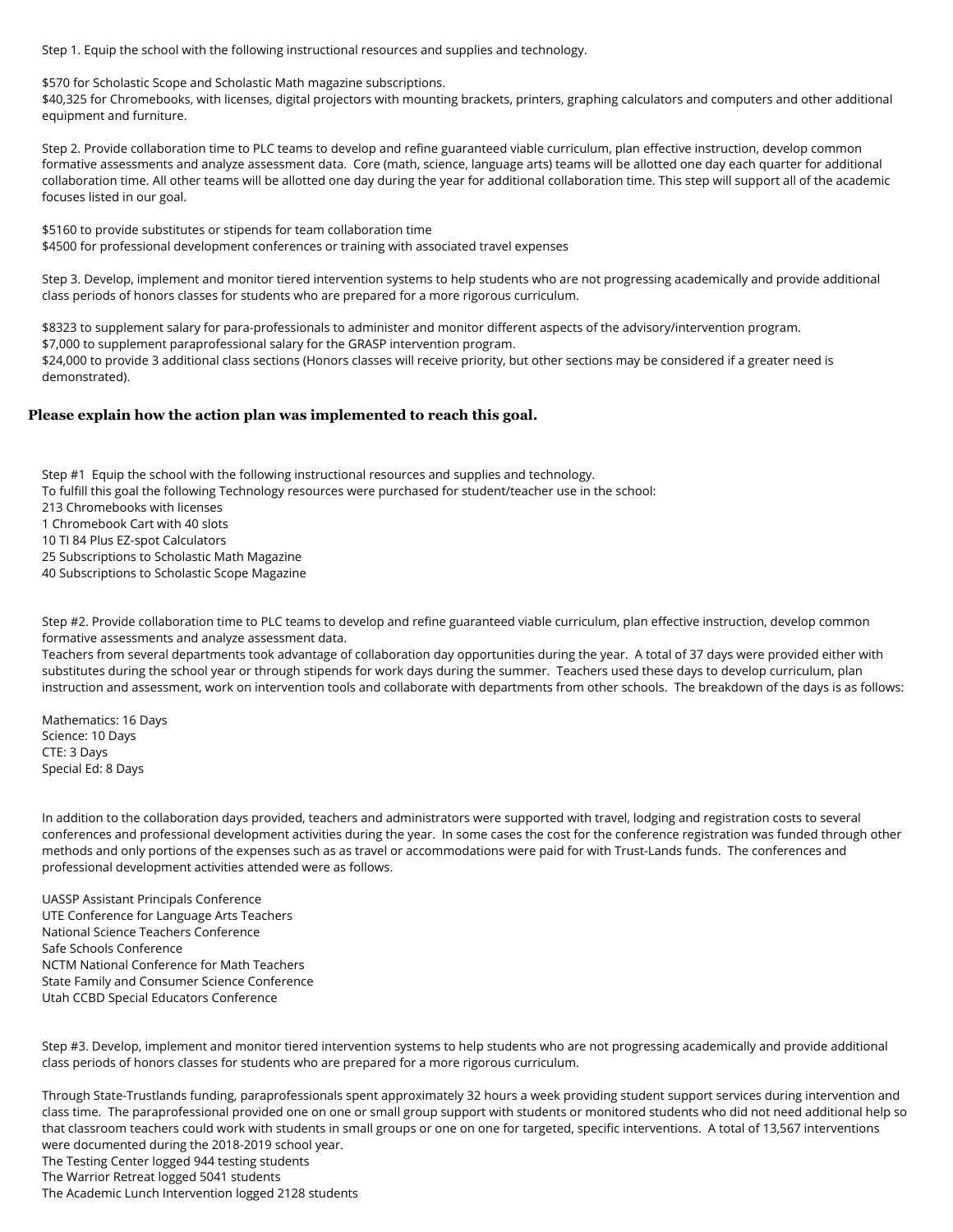Individual teacher interventions logged 11,439 students

As a whole, SCMS students passed 96% of their classes during the 2018-2019 school year. Much of this success can be attributed to the intervention systems that has been implemented at the school. The paraprofessionals played an integral role in the success of the intervention programs.

9th grade students enrolled in GRASP 17 9th Grade Grasp Student pass rate 90% 8th grade students enrolled in GRASP 15 8th grade GRASP students pass rate 86% 9th grade students enrolled in Learning Strategies 17 9th grade Learning Strategies students pass rate 91% 8th grade students enrolled in Learning Strategies 19 8th grade Learning Strategies students pass rate 93 Students enrolled in Online Original Credit 99 Online students pass rate 91% Students enrolled in Online Credit Recovery and Recovery Math Class 53 (all 9th grade students) Number of credits recovered through online credit recovery or Recovery Math Class 50 (.25 credits recovered)

# **Behavioral Component**

| Category                                                  | Description                                                                                                                                                                                                                                                                                                                                                                                                                                                                                                                                                                                                                 | Final<br>Explanation |
|-----------------------------------------------------------|-----------------------------------------------------------------------------------------------------------------------------------------------------------------------------------------------------------------------------------------------------------------------------------------------------------------------------------------------------------------------------------------------------------------------------------------------------------------------------------------------------------------------------------------------------------------------------------------------------------------------------|----------------------|
| Behavioral/Character<br>Education/Leadership<br>Component | The GRASP program focuses on students who have personal and emotional issues in their lives which become significant barriers to their<br>academic achievement. The program provides extra academic support to these students in all subject areas. The program also teaches<br>students life skills such as respect, discipline, organization, communication, and goal setting to help overcome the barriers that are inhibiting<br>their academic progress. Up to 7,000 dollars will be spent from the Salaries and Benefits category to supplement the salary of the Full time<br>Paraprofessional who runs the program. | Same as<br>Described |

# **Expenditures**

| Category                                                                     | Description                                                                                                                                                                                                                                                                                                                                                                                                                                                                                                         | Estimated<br>Cost | Actual<br>Cost | <b>Actual Use</b>                                                                                                                                                                                                               |
|------------------------------------------------------------------------------|---------------------------------------------------------------------------------------------------------------------------------------------------------------------------------------------------------------------------------------------------------------------------------------------------------------------------------------------------------------------------------------------------------------------------------------------------------------------------------------------------------------------|-------------------|----------------|---------------------------------------------------------------------------------------------------------------------------------------------------------------------------------------------------------------------------------|
| Salaries and Employee<br>Benefits (100 and 200)                              | 23,610 dollars will be allotted for teacher salaries to teach additional class periods. 18,657 dollars<br>will be allotted to extend para-professional hours to assist in interventions. 5160 dollars will be<br>allotted to pay substitutes or stipends for teacher collaboration days. (The grasp program does<br>include a behavioral/character ed component. 7,000 of the paraprofessional salaries is used to<br>supplement the GRASP coordinators salary. This is noted in the behavioral component section). | \$47,427          | \$37,764       | As Described                                                                                                                                                                                                                    |
| Transportation/Admission/Per<br>Diem/Site Licenses (510, 530<br>and 580)     | 4500 dollars will be allotted for employee professional training opportunities including registration<br>fees, travel, lodging and per diem costs.                                                                                                                                                                                                                                                                                                                                                                  | \$4,500           | \$6,552        | As Described                                                                                                                                                                                                                    |
| Library Books (644)                                                          | 570 dollars will be allotted for subscriptions to 'Scholastic Scope' and Scholastic Math magazines<br>for language arts and block math classes.                                                                                                                                                                                                                                                                                                                                                                     | \$570             | \$618          | As Described                                                                                                                                                                                                                    |
| <b>Technology Related</b><br>Hardware/Software (< \$5,000<br>per item) (650) | 40325 dollars will be allotted for Equipment such as Chromebooks (including licenses), Projectors<br>(including mounting brackets), printers, graphing calculators, computers, headphones, classroom<br>furniture etc.                                                                                                                                                                                                                                                                                              | \$40,325          | \$45,758       | As Described                                                                                                                                                                                                                    |
| Software (670)                                                               | 2000 dollars will be allotted to purchase the Lan School software program. This program allows<br>teachers to monitor their students activity on the classroom sets of chromebooks.                                                                                                                                                                                                                                                                                                                                 | \$2.000           | \$0            | The original intent was<br>to purchase a student<br>device monitoring<br>software for the<br>school. However after<br>the plan was approved,<br>the district purchased a<br>comparable software<br>to be used district<br>wide. |
|                                                                              | Total:                                                                                                                                                                                                                                                                                                                                                                                                                                                                                                              | \$94,822          | \$90,692       |                                                                                                                                                                                                                                 |

# **Funding Changes (and Unplanned Expenditures)**

**The school plan describes how additional funds exceeding the estimated distribution would be spent. This is the description.**

Any increased additional funds will be used to further accomplish Goal #1 of the action plan in the following ways. 1. To purchase additional equipment (Chromebooks, computers, projectors, printers, lab equipment, furniture and supplies etc.) 2. To pay expenses for teachers to attend professional conferences, workshops, training sessions etc. that are focused the PLC processes (guaranteed viable curriculum, effective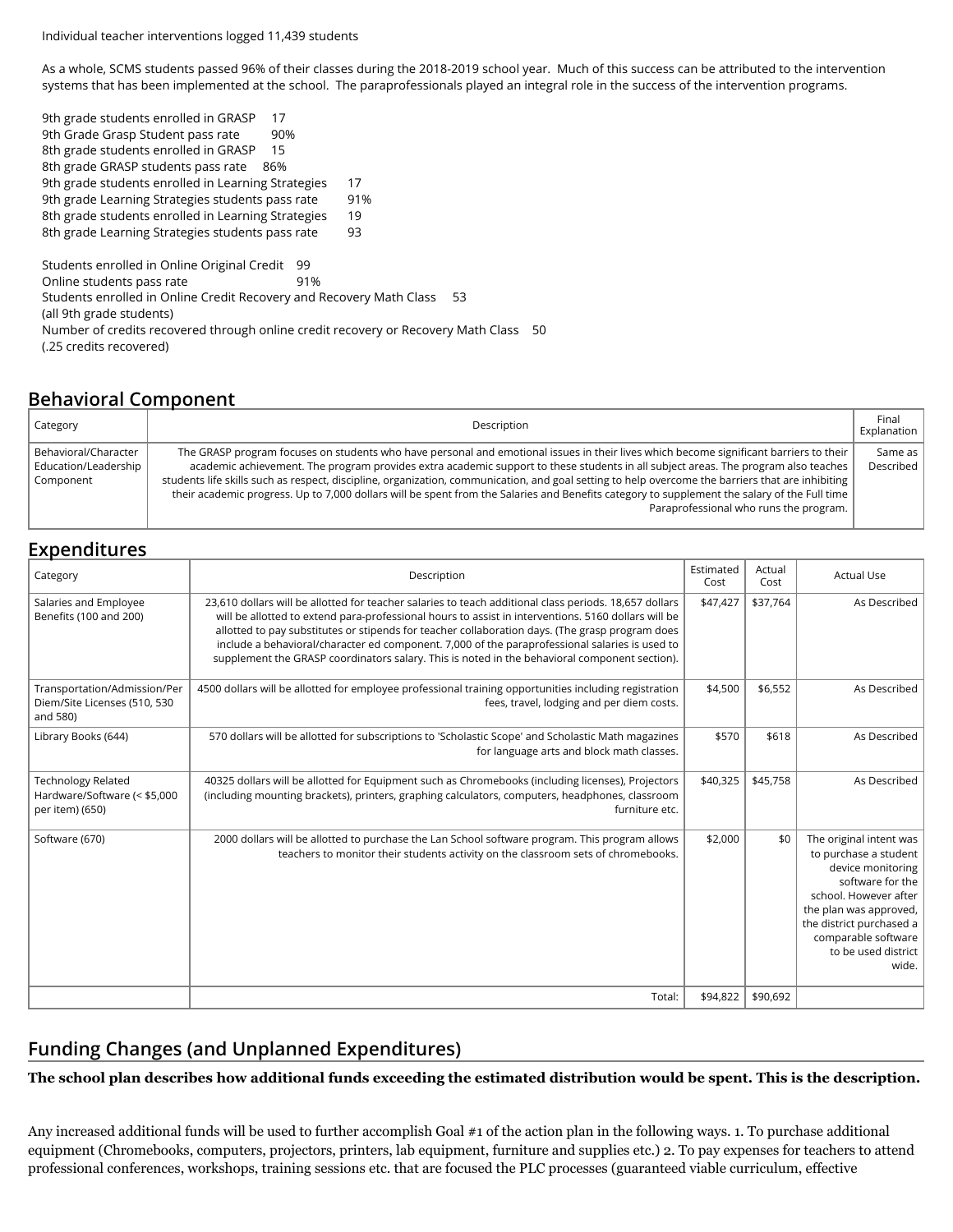instructional strategies, assessment, intervention or enrichment) that will help to improve student academic success. 3. To provide additional employee salary or benefits to pay for additional classes or support during intervention time in our school.

## **Description of how any additional funds exceeding the estimated distribution were actually spent.**

As Described

## **Publicity**

**The following items are the proposed methods of how the Plan would be publicized to the community:**

School website

**The school plan was actually publicized to the community in the following way(s):**

School website

## **Summary Posting Date**

A summary of this Final Report was provided to parents and posted on the school website on **2019-10-18**

## **Council Plan Approvals**

| Number Approved | Number Not Approved | Number Absent | Vote Date |
|-----------------|---------------------|---------------|-----------|
|                 |                     |               | 2018-03-u |

## **Plan Attachments**

| Upload<br>Date | Title                | Description                                                                                                                       |
|----------------|----------------------|-----------------------------------------------------------------------------------------------------------------------------------|
| 2019-10-02     | CFA Breakdowns 2018- | The Individual CFAS administered by department for the 2018-2019 school year with initial proficiency and total proficiency after |
|                | 2019                 | intervention. I                                                                                                                   |

## **Plan Amendments Approved Amendment #1**

### **Submitted By:**

Bradley Bench

## **Submit Date:**

2018-11-16

### **Admin Reviewer:**

Natalie Gordon

## **Admin Review Date:**

2018-12-13

### **District Reviewer:**

Kristi Coleman

## **District Approval Date:**

2019-01-07

## **Board Approval Date:**

2018-11-13